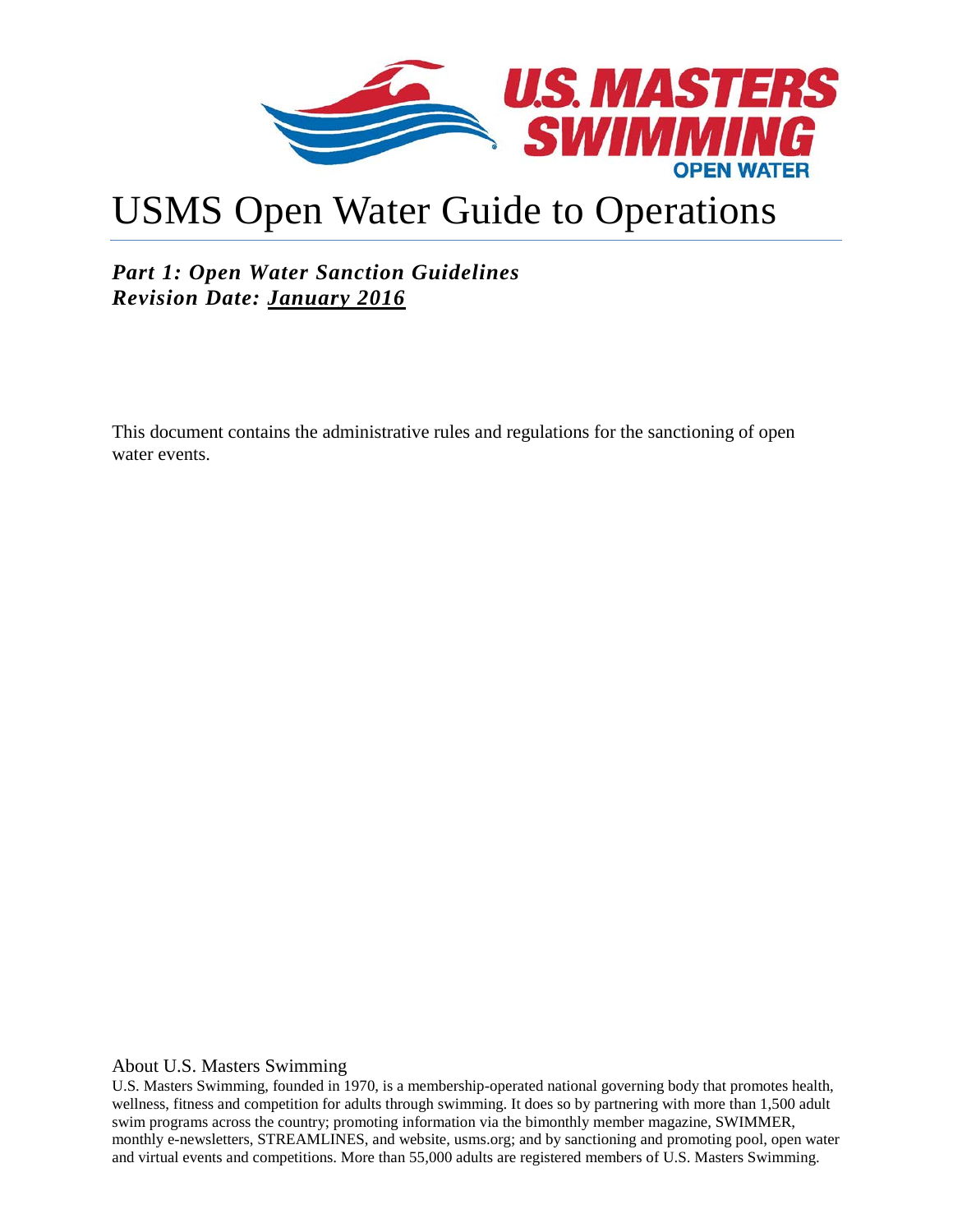# **Table of Contents**

| OW-101.1<br>OW-101.2 |  |  |  |  |
|----------------------|--|--|--|--|
|                      |  |  |  |  |
| OW-102.1<br>OW-102.2 |  |  |  |  |
| OW-102.3<br>OW-102.4 |  |  |  |  |
|                      |  |  |  |  |
| $OW-103.1$           |  |  |  |  |
|                      |  |  |  |  |
|                      |  |  |  |  |
|                      |  |  |  |  |
|                      |  |  |  |  |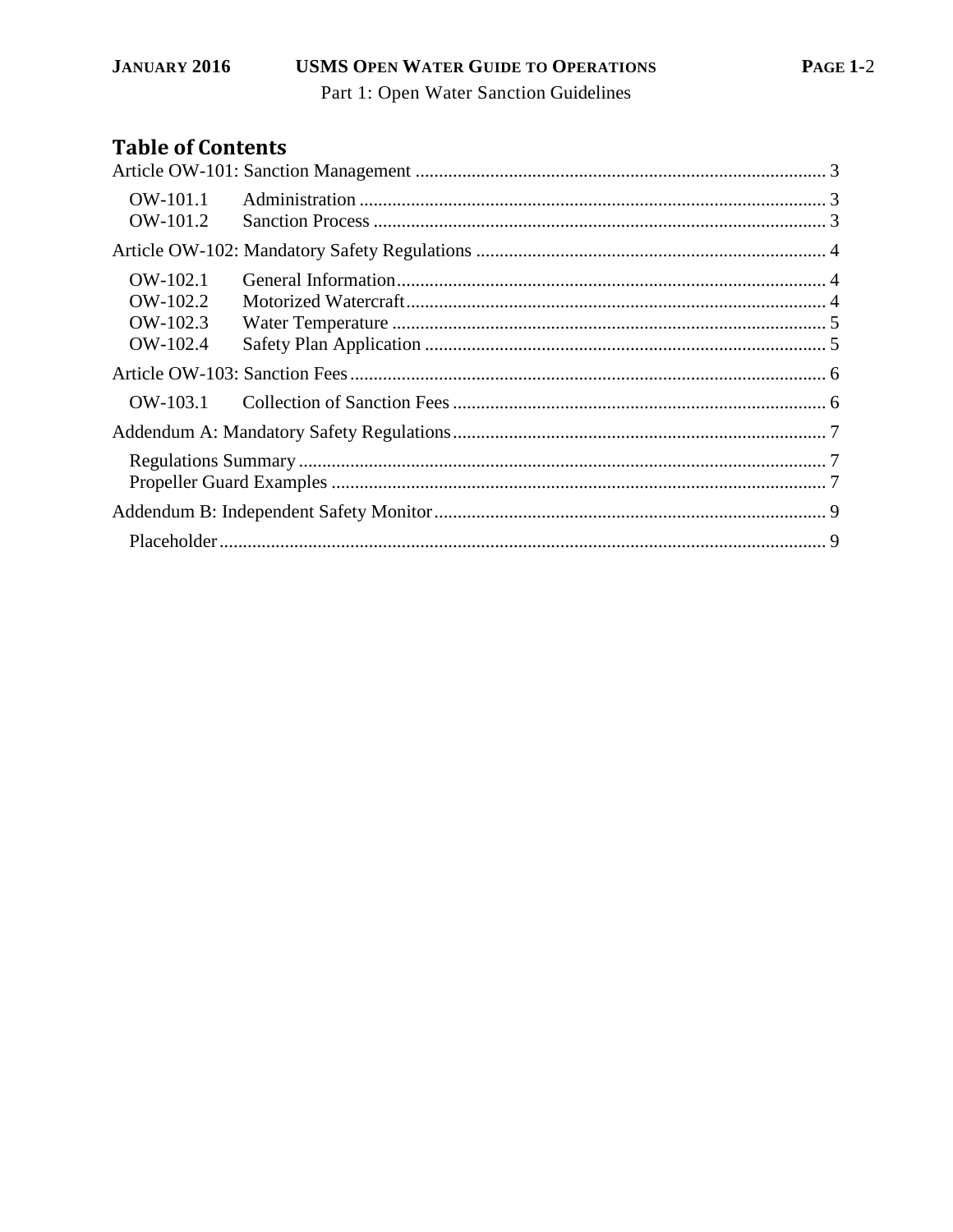# **Article OW-101: Sanction Management**

## **OW-101.1 Administration**

- **OW-101.1.1 Governing Bodies**—The conduct and organization of open water sanctioning for U.S. Masters Swimming is governed by USMS through its Open Water Compliance Coordinator, Long Distance committee and LMSCs.
- **OW-101.1.2 Governing Regulations**—The uniform sanction process operates according to the following rules and administrative regulations:
	- A) Article 201: Membership and Representation, [USMS Rule Book](http://www.usms.org/rules/?utm_campaign=top_nav&utm_medium=for_volunteers) Part 2;
	- B) Article 203: Open Water Sanction, [USMS Rule Book](http://www.usms.org/rules/?utm_campaign=top_nav&utm_medium=for_volunteers) Part 2;
	- C) Article 204: Liability Release, [USMS Rule Book](http://www.usms.org/rules/?utm_campaign=top_nav&utm_medium=for_volunteers) Part 2;
	- D) Open Water and Long Distance Swimming Rules, [USMS Rule Book](http://www.usms.org/rules/?utm_campaign=top_nav&utm_medium=for_volunteers) Part 3; and
	- E) [Open Water Guide to Operations](http://www.usms.org/admin/lmschb/) (OWGTO), USMS Guide to Operations—Long Distance / Open Water Section.

#### **OW-101.1.3 Sanction Management**

- A) **Denial or Revocation of Sanction**—The LMSC, USMS President and Executive Director have the authority to deny or revoke an open water sanction for failure to comply with any safety or administrative procedure. The Independent Safety Monitor has the authority to revoke the sanction on the day of the event if adequate safety precautions are not in place (see OW-101.1.3E).
- B) **Open Water Compliance Coordinator (OWCC**)—The OWCC is a division of the USMS National Office and is a second level review over required safety plans and administrative procedures for all open water events. The OWCC must approve the safety plan before a sanction can be issued. Contact the OWCC at OWcompliance@usms.org.
- C) **LMSCs**—The LMSC with jurisdiction is responsible for a first level review of the sanction applications and safety plans, then issuing the sanction once the safety plan is approved by the OWCC. The LMSC is also responsible for scheduling events held in their LMSC.
- D) **Event Directors**—Event directors shall run their events according to applicable USMS rules and administrative regulations and according to the process defined in their approved Safety Plan.
- E) **Independent Safety Monitor (ISM)**—An Independent Safety Monitor shall be in attendance to ensure the safety of the event. See USMS Rule Book, Article 303.8.3 and OWGTO Part 1: Sanction Guidelines Addendum B: Independent Safety Monitor.
- F) **Open Water Support**—Assistance with any USMS open water activity may be obtained at openwater@usms.org.

# **OW-101.2 Sanction Process**

- **OW-101.2.1** USMS has provided an [online sanction application](http://www.usms.org/comp/sanction/request.php?utm_campaign=top_nav&utm_medium=events_and_results) process for use by the OWCC, LMSC authorized representatives and event directors.
	- A) All open water sanctions shall apply through the [online sanction application.](http://www.usms.org/comp/sanction/request.php?utm_campaign=top_nav&utm_medium=events_and_results)
	- B) A link to the sanction system ("Sanction an Event") can be found under the ["Events &](http://www.usms.org/comp/sanction/request.php?utm_campaign=top_nav&utm_medium=events_and_results)  [Results"](http://www.usms.org/comp/sanction/request.php?utm_campaign=top_nav&utm_medium=events_and_results) of the home page of USMS.
	- C) Tutorials may be viewed on the [USMS Guide to Operations—](http://www.usms.org/admin/lmschb/)Sanctions Section.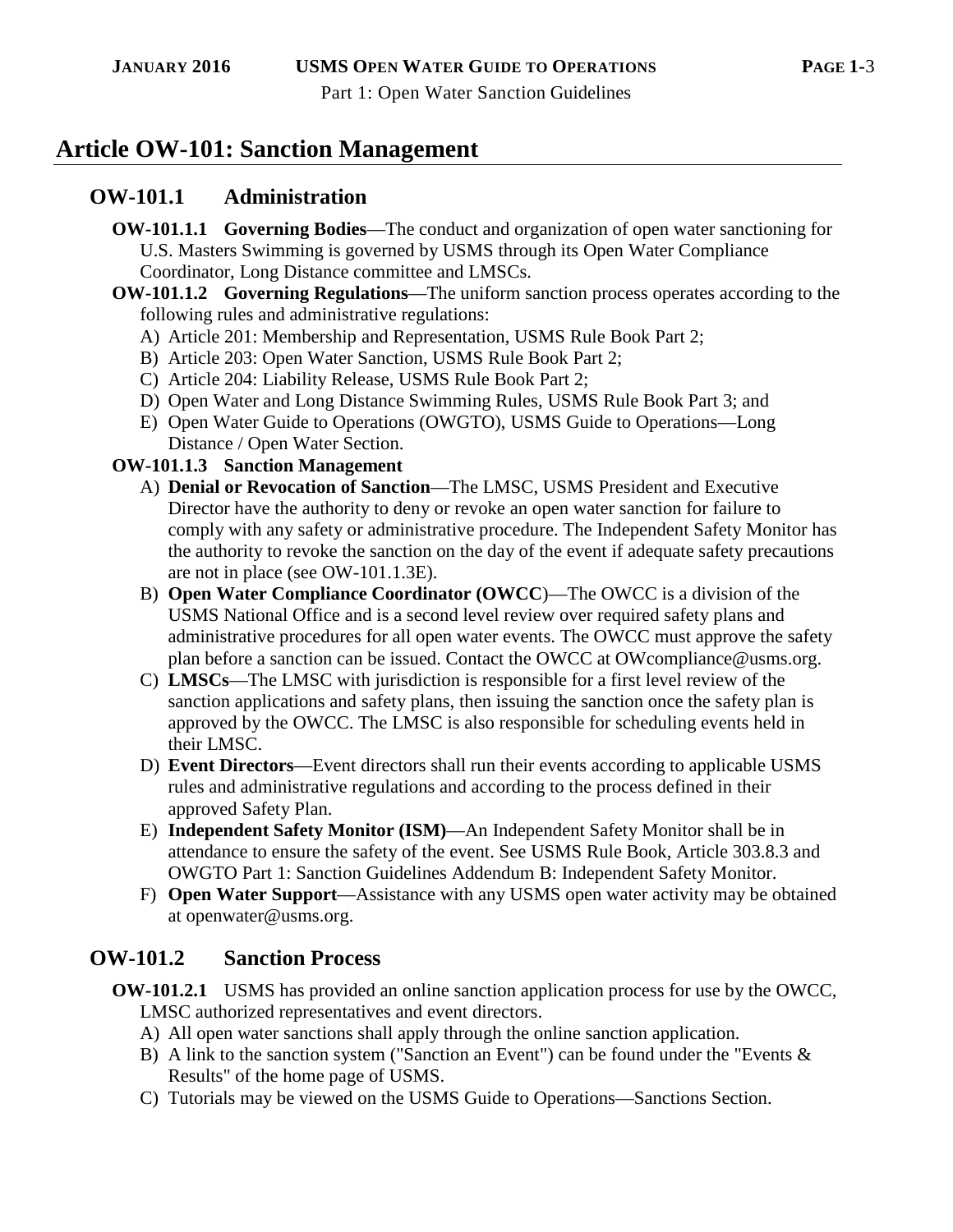#### **JANUARY 2016 USMS OPEN WATER GUIDE TO OPERATIONS PAGE 1-**4

Part 1: Open Water Sanction Guidelines

D) Safety Plans shall be uploaded during the sanction application process and must be approved by the OWCC prior to issuance of the sanction.

**OW-101.2.2 Sanction Eligible Events**—Events defined under the [USMS Rule Book](http://www.usms.org/rules/?utm_campaign=top_nav&utm_medium=for_volunteers) Article 302 are eligible for sanction.

- **OW-101.2.3** The OWCC shall review the safety plan uploaded during the application process.
	- A) The OWCC may request that the event host make changes to the safety plan prior to sanction approval.
	- B) The sanction shall not be issued without an approved safety plan.
- **OW-101.2.4** The event director shall provide to the LMSC all approvals and licenses from all necessary entities, including parks, U.S. Coast Guard, etc., prior to the event.
- **OW-101.2.5** In addition to the information requested during the application process, the LMSC has the option to discuss and request other items including:
	- A) Use (or not) of the One-Event registration, including determination of the total fee, which includes a USMS-determined base price plus additional LMSC fees;
	- B) Determination of the amount of the sanction fee or bond, if required, and requirements attached to the bonding process; and
	- C) Additional documents and publicity information.
- **OW-101.2.6** The LMSC may offer optional services to events, e.g., providing buoys and other equipment. These are not considered part of the official sanction process and are by agreement between the LMSC and the event director.

# **Article OW-102: Mandatory Safety Regulations**

## **OW-102.1 General Information**

- **OW-102.1.1** All USMS sanctioned open water events are subject to administrative review to ensure compliance with these standards. Failure to comply with any safety or administrative procedure may result in denial or revocation of sanction (see Article OW-101.1.3 for authority).
- **OW-102.1.2** Events are encouraged to use the [Open Water Safety Guidelines](http://www.usms.org/admin/lmschb/) document (OWGTO, USMS Guide to Operations—Long Distance / Open Water), checklists, worksheets and safety education documents posted on the USMS website and elsewhere for preparation of their safety plans and management of their event safety.
- **OW-102.1.3** Event staff must attend a mandatory pre-event meeting.
- **OW-102.1.4** Boat operators and swimmer monitors (see article OW-102.2.2B) must attend a mandatory pre-swim boat operator meeting.
- **OW-102.1.5** Swimmers must attend a mandatory pre-swim meeting.
- **OW-102.1.6** Administration of the Mandatory Safety Regulations is detailed in Addendum A: Mandatory Safety Regulations.

# **OW-102.2 Motorized Watercraft**

## **OW-102.2.1 Propeller Driven Motorized Craft**

A) All propeller driven watercraft used in conjunction with the sanctioned open water events must comply with one or more of the following: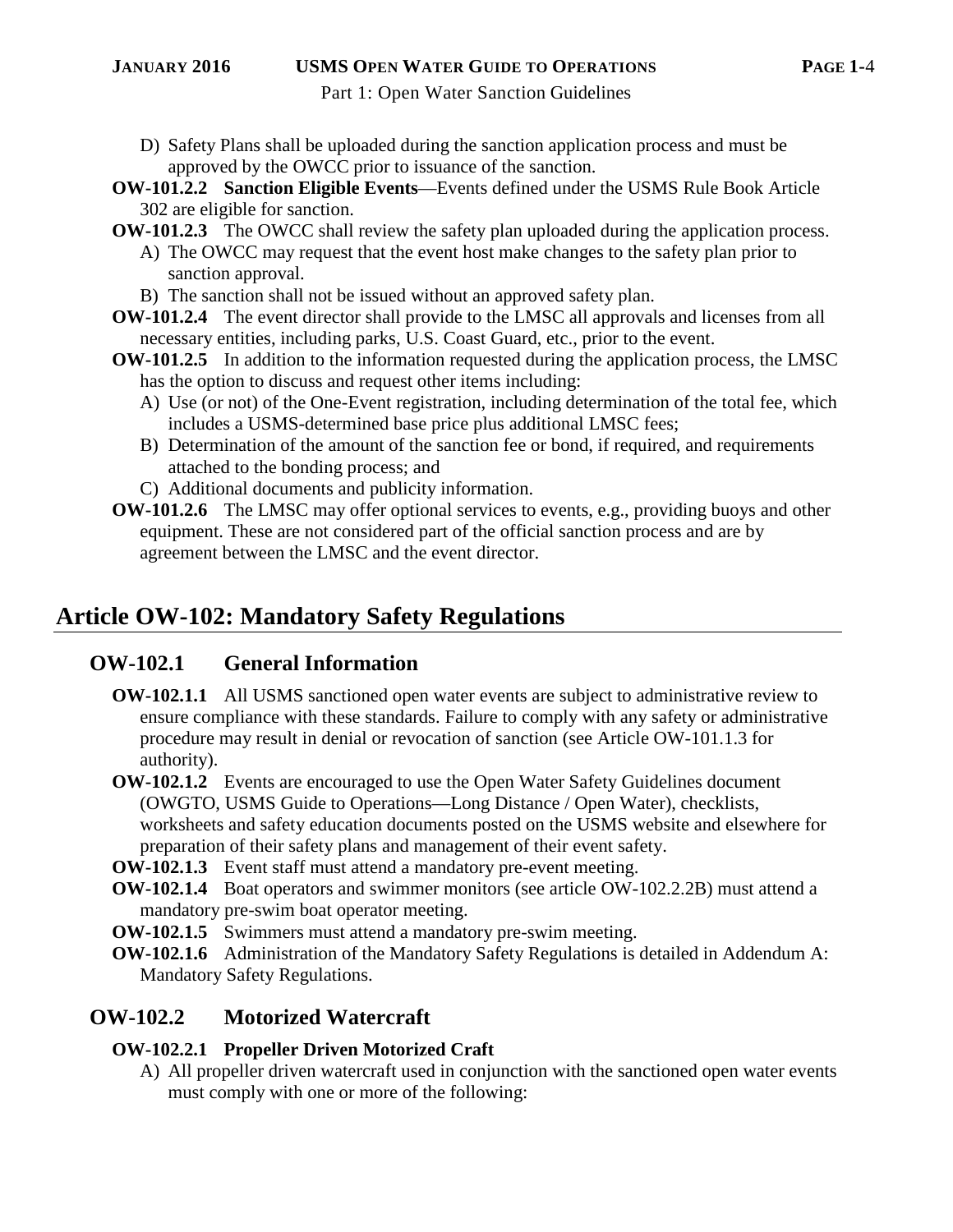- i) Have a propeller guard design that protects swimmers from propeller strikes.
- ii) Have a **swimmer monitor** on board to assist the boat captain while navigating on the swim course. Swimmer monitors shall be assigned to each motorized watercraft without a propeller guard. The swimmer monitor shall insure the boat steers clear of all swimmers while the motor is running. The swimmer monitor may not swim in the event. The swimmer monitor may not drive the boat; however they may perform other actions that do not detract from their primary role.

#### **OW-102.2.2 Exceptions to Article OW-102.2.1**

- A) Boats owned and operated by or on behalf of Coast Guard, police, fire and rescue, or other government agencies;
- B) Boats at anchor from start to finish of the sanctioned event with engine(s) off, while any swimmer is in the water; and
	- C) Boats with propellers fore of the rudder (e.g. inboard motors), provided:
		- (1) These boats do not run directly on the designated swim course.
		- (2) For events requiring personal escort craft, water craft with inboard motors may be allowed on the course provided their engines are off when any swimmer is within 20 feet of the propeller and during relay exchanges. For feedings the swimmer may approach within 5 feet of the bow or side of boat with engines engaged.

#### **OW-102.3 Water Temperature**

- **OW-102.3.1** Events shall conform to cold water temperature limits as defined in Article 302.2.2 (USMS Rule Book, Part 3).
- **OW-102.3.2** Events with the possibility of water temperatures below 60° F shall be required to prepare a thermal plan.
- **OW-102.3.3** Events with the possibility of water temperatures below 64° F are strongly urged to prepare a thermal plan.
- **OW-102.3.4 Thermal Plan for Cold Water Swims—**The template for cold water thermal plans is part of the Safety Plan Application (OWGTO Part 2: Safety Guidelines, Addendum D: Safety Plan Application).
- **OW-102.3.5 Recommended Method for Determining Water Temperature—**Using an accurate thermometer, the event host should take three to five measurements at various places on the course—12 to 18 inches below the water surface and no closer to the shore than 25 meters (if possible)—within one hour before the start of an open water swim. The host should average these measurements, post and/or announce the resulting average temperature at least 30 minutes before the start of the swim, and announce it during the pre-race staff safety and swimmers' meetings.

## **OW-102.4 Safety Plan Application**

- **OW-102.4.1** All sanctioned events shall use the Safety Plan Application (OWGTO Part 2: Safety Guidelines, Addendum D: Safety Plan Application) to create their safety plan for review by the OWCC.
- **OW-102.4.2** Implementation of the Safety Plan Application shall be as follows:
	- A) All events shall use the Safety Plan Application.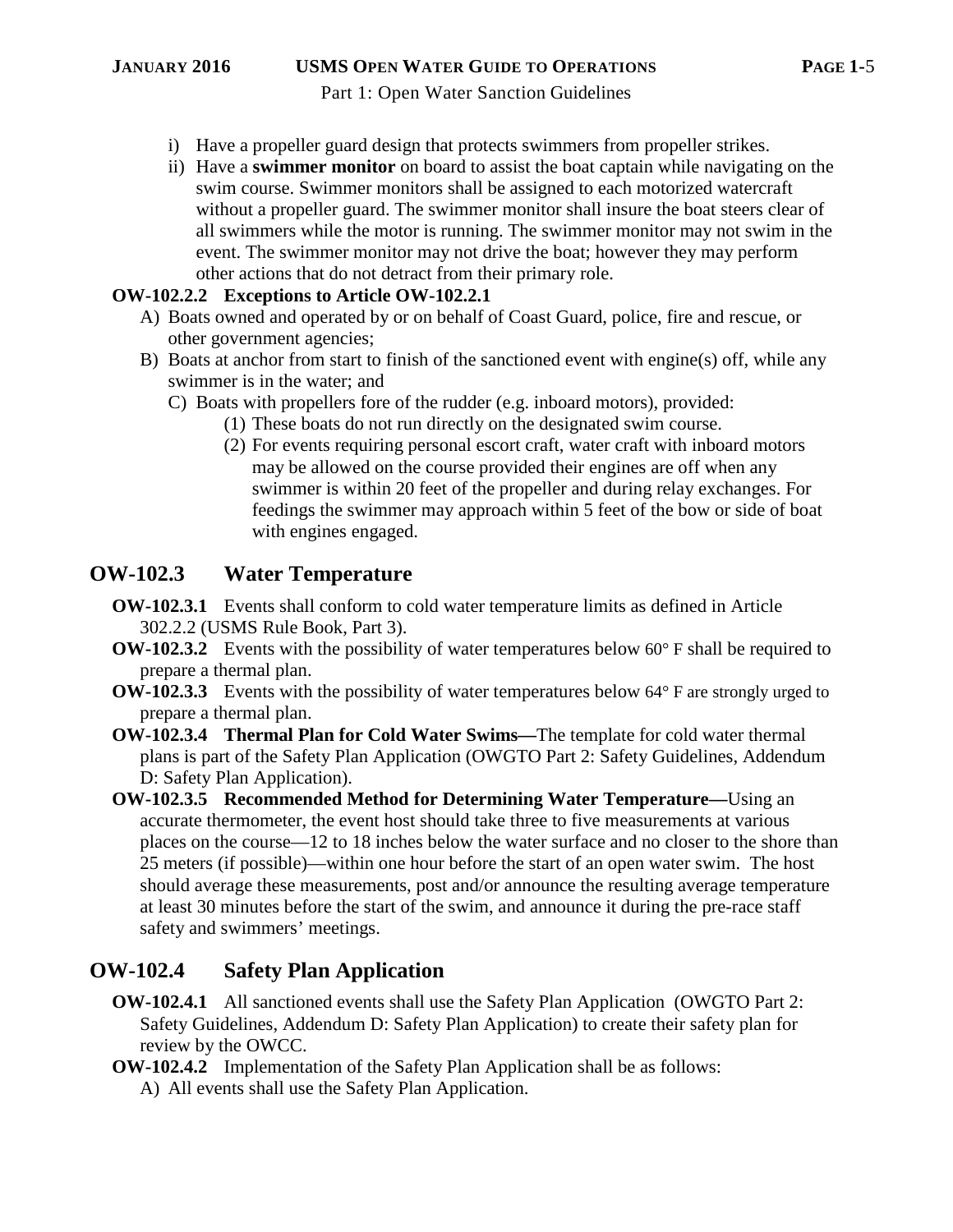B) Cold water events whose water temperature requires a thermal plan shall use the Safety Plan Application to prepare their enhanced thermal plan.

# **Article OW-103: Sanction Fees**

# **OW-103.1 Collection of Sanction Fees**

USMS shall collect from the LMSCs a sanction fee as established by the USMS House of Delegates for sanctioned open water events. The LMSC may pass along any portion of the surcharge to the event host.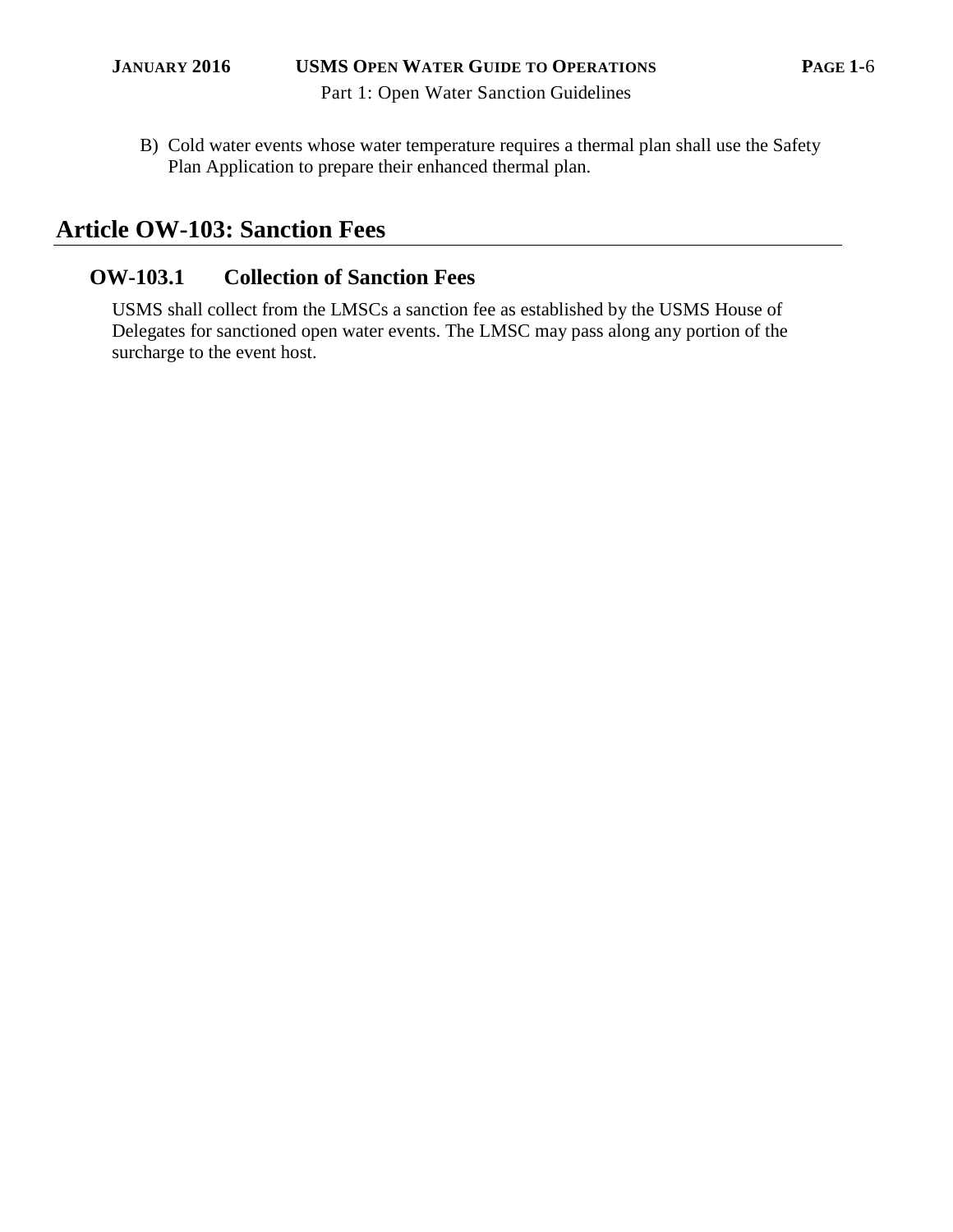# **Addendum A: Mandatory Safety Regulations**

# **Regulations Summary**

| Requirement             | <b>Verified By</b> | <b>Documentation</b>   | <b>Required By</b>         |
|-------------------------|--------------------|------------------------|----------------------------|
| Safety Plan             | <b>OWCC</b>        | Plan uploaded with     | When sanction is applied   |
|                         |                    | sanction application   | for                        |
| Use of Safety Plan      | <b>OWCC</b>        | Safety plan uploaded   | All events                 |
| Application             |                    | using the Safety Plan  |                            |
|                         |                    | Application            |                            |
| Propeller Guards or on- | Event Director,    | <b>Boat Operators</b>  | Morning of the event       |
| board Swimmer           | LMSC and ISM       | Checklist report to be |                            |
| monitor                 |                    | retained for 1 year    |                            |
| Safety meetings for     | Event Director,    |                        | Pre-event for event        |
| event workers, boat     | LMSC and ISM       |                        | workers; pre-swim for boat |
| operators, swimmer      |                    |                        | operators, swimmer         |
| monitors and swimmers   |                    |                        | monitors and swimmers      |
| Conformance to water    | OWCC, LMSC and     | Cold water event       | Enhanced thermal plan      |
| temperature regulations | <b>ISM</b>         | checklist, enhanced    | when sanction is applied   |
|                         |                    | thermal plan           | for; Checklist on day of   |
|                         |                    |                        | swims.                     |

# **Propeller Guard Examples**

**Examples of allowable Propeller guards** 

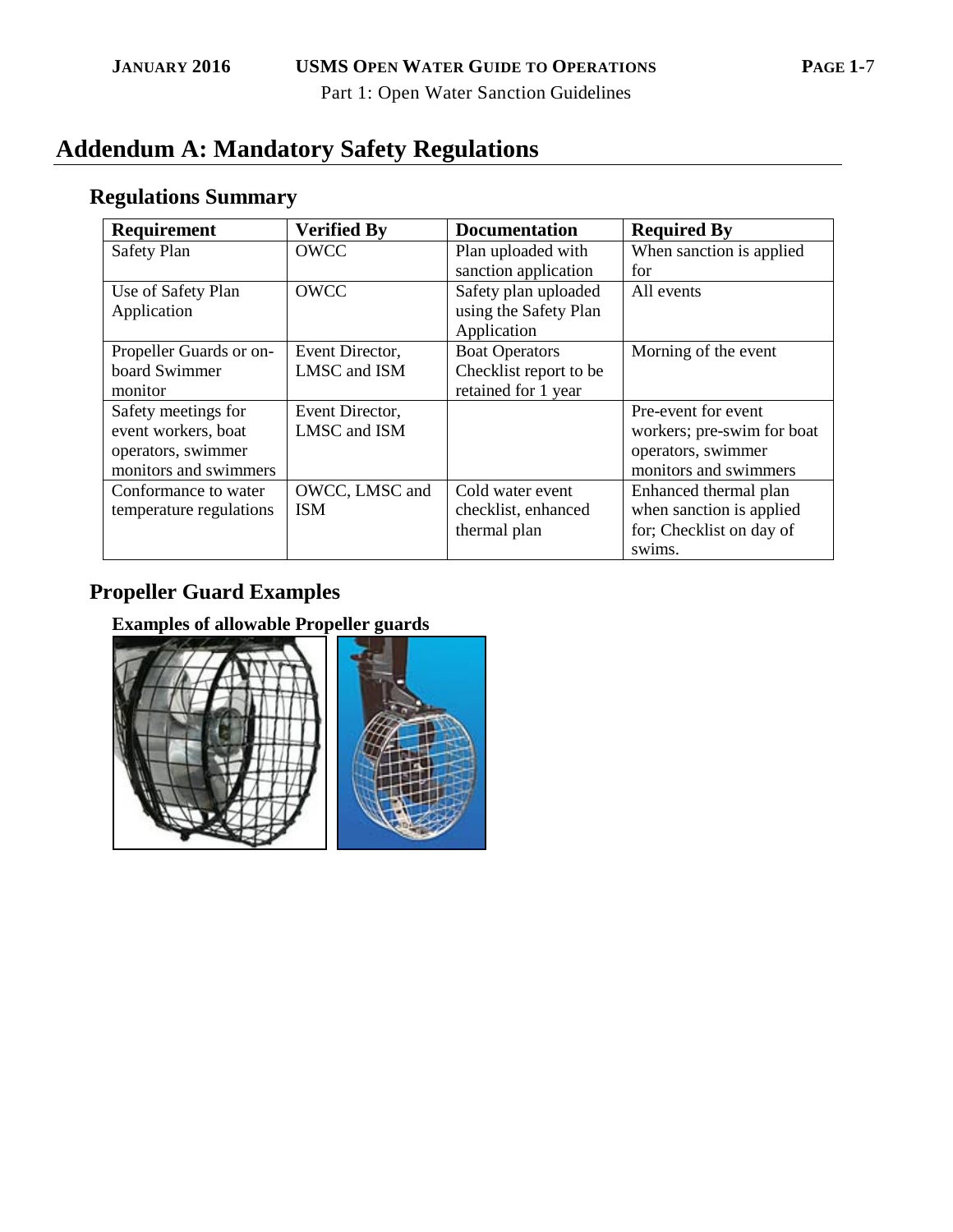### **JANUARY 2016 USMS OPEN WATER GUIDE TO OPERATIONS PAGE 1-**8

Part 1: Open Water Sanction Guidelines

# **Example of disallowable Propeller guards**